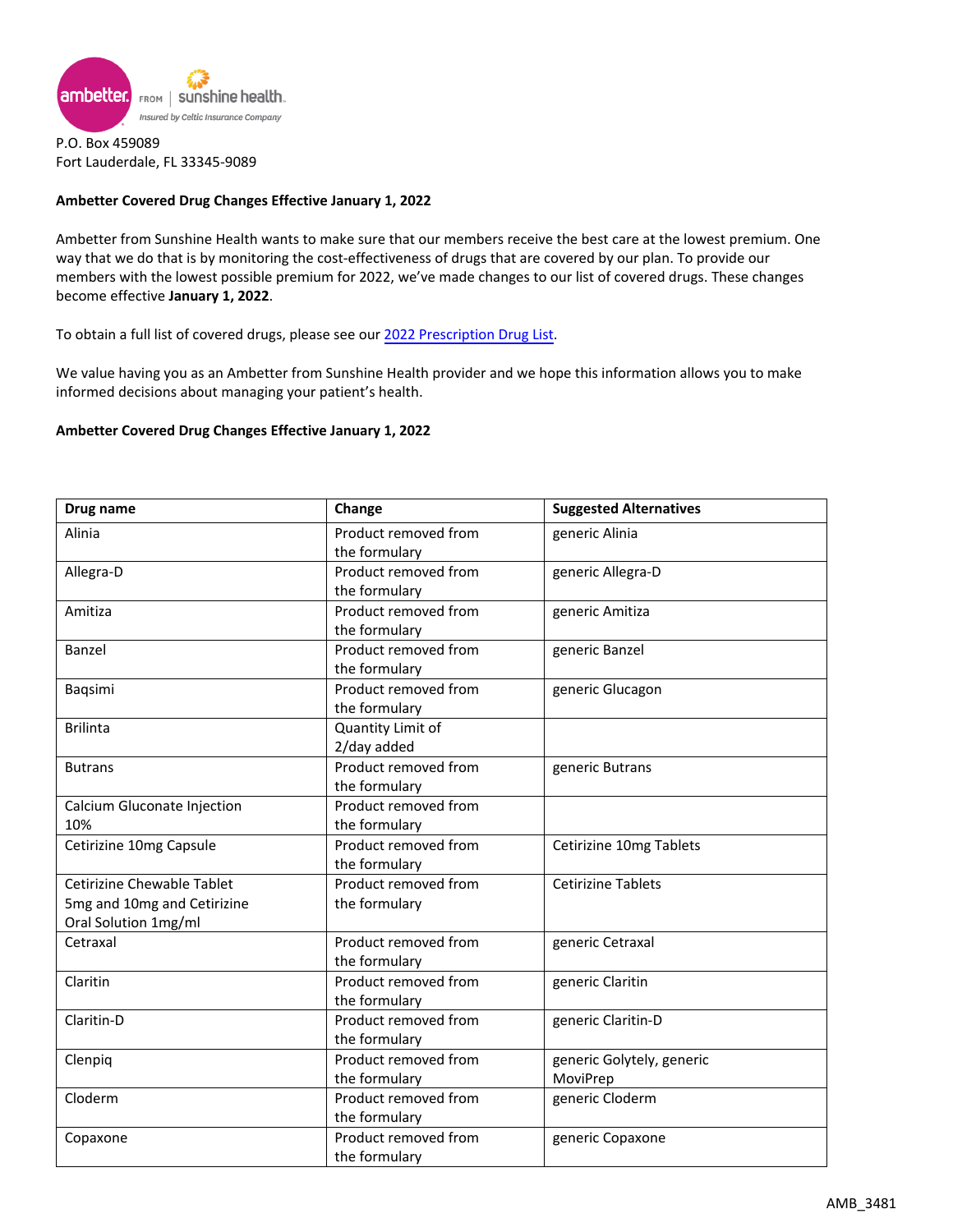| Creon                        | <b>Prior Authorization</b>                 | Prior Authorization applicable  |
|------------------------------|--------------------------------------------|---------------------------------|
|                              | added                                      | for members who do not have     |
|                              |                                            | diagnosis of Cystic Fibrosis,   |
|                              |                                            | Pancreatectomy or Pancreatic    |
|                              |                                            | Insufficiency                   |
| Daraprim                     | Product removed from                       | generic Daraprim                |
|                              | the formulary                              |                                 |
| Dexilant                     | Product removed from                       | omeprazole, lansoprasole        |
|                              | the formulary                              |                                 |
| Diastat                      | Product removed from                       | generic Diastat                 |
|                              | the formulary                              |                                 |
| Differin                     | Product moved to                           | generic formulary acne          |
|                              | higher tier                                | medications                     |
| Doptelet                     | Quantity Limit of                          |                                 |
|                              | 3/day added                                |                                 |
| Elelyso                      | Product removed from                       | Product still available through |
|                              | the formulary                              | physician offices               |
| Eliquis                      | Quantity Limit of                          |                                 |
|                              | 2/day added                                |                                 |
| <b>Eliquis Starter Pack</b>  | Fill limit of 1 starter                    |                                 |
|                              | pack every 180 days                        |                                 |
|                              | added                                      |                                 |
| Entereg                      | Product removed from                       | generic Entereg                 |
|                              | the formulary                              |                                 |
| Entresto                     | Quantity Limit of                          |                                 |
|                              | 2/day added                                |                                 |
| Ertaczo                      | Quantity Limit of                          |                                 |
|                              | 2.15g/day added                            |                                 |
| Exelderm                     | Product removed from                       | generic Exelderm                |
|                              | the formulary.<br>Quantity Limit of 1 fill |                                 |
|                              |                                            |                                 |
|                              | every 90 days added<br>to generic Exelderm |                                 |
| Farxiga                      | Product removed from                       | Jardiance                       |
|                              | the formulary                              |                                 |
| Femring                      | <b>Prior Authorization</b>                 |                                 |
|                              | added                                      |                                 |
| Ferriprox                    | Product removed from                       | generic Ferriprox               |
|                              | the formulary                              |                                 |
| Fexofenadine Tablet 60mg and | Product removed from                       | Formulary antihistamines        |
| 180mg, Fexofenadine          | the formulary                              |                                 |
| 30mg/5ml Suspension and      |                                            |                                 |
| Fexofenadine Orally          |                                            |                                 |
| Disintegrating Tablet 30mg   |                                            |                                 |
| Flector                      | Product removed from                       | generic Flector                 |
|                              | the formulary                              |                                 |
| Fulphila                     | Product removed from                       | Zarxio                          |
|                              | the formulary                              |                                 |
| Genotropin/Genotropin        | Product removed from                       | Norditropin                     |
| Miniquick                    | the formulary                              |                                 |
| Glucagon                     | Product removed from                       | generic Glucagon                |
|                              | the formulary                              |                                 |
| Glyxambi                     | Quantity Limit of                          |                                 |
|                              | 1/day added                                |                                 |
| Gvoke                        | Product removed from                       | generic Glucagon                |
|                              | the formulary                              |                                 |
| Herceptin                    | Product removed from                       | Other formulary alternatives    |
|                              |                                            |                                 |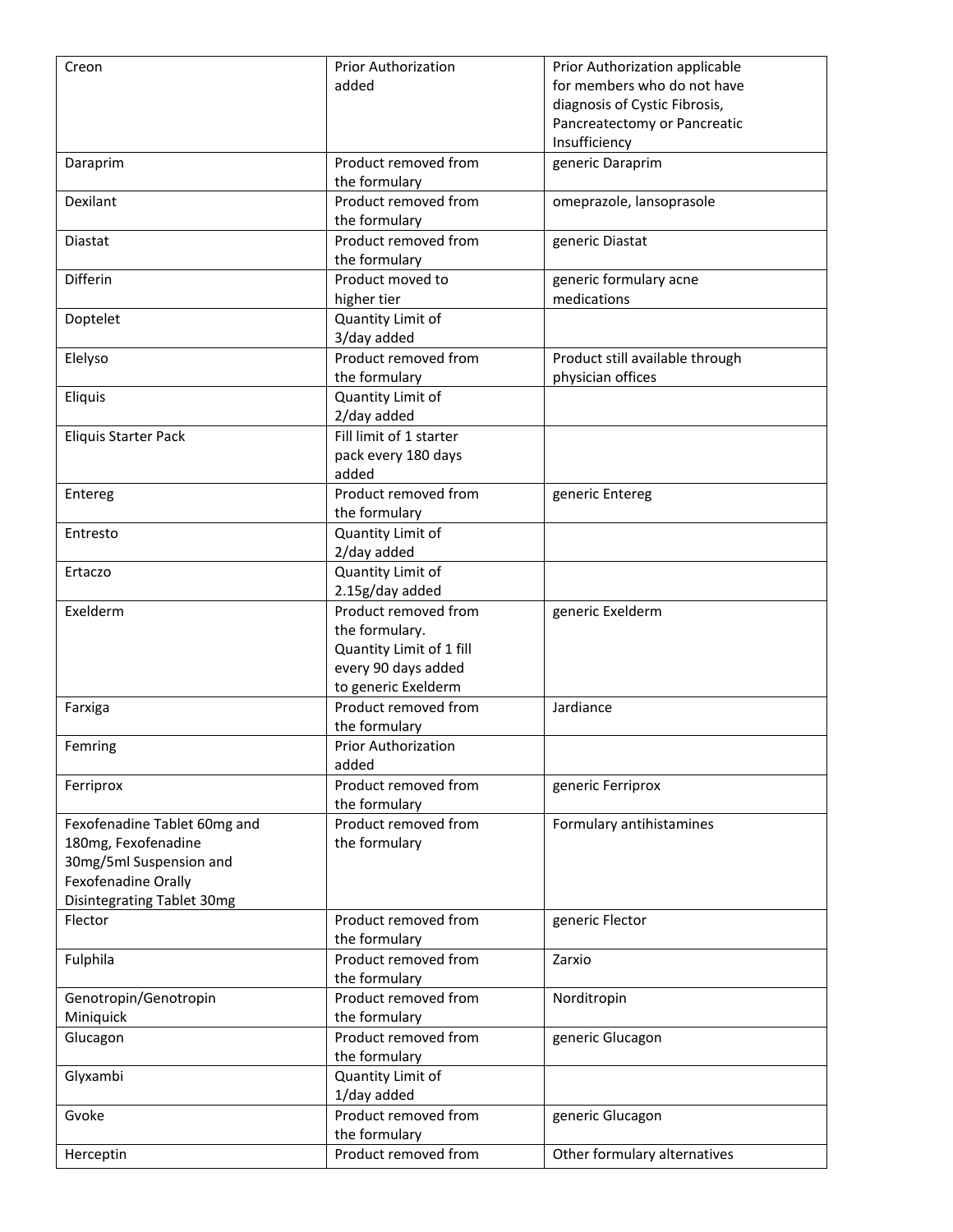|                       | the formulary                                                    |                                          |
|-----------------------|------------------------------------------------------------------|------------------------------------------|
| Humatrope             | Product removed from                                             | Norditropin                              |
|                       | the formulary                                                    |                                          |
| Humira                | Quantity Limit of 1 injection every two weeks added. For certain |                                          |
|                       | indications, such as Rheumatoid Arthritis, Quantity Limit of 1   |                                          |
|                       | injection every week may apply.                                  |                                          |
| Humulin R 500 Units   | Quantity Limit of                                                |                                          |
|                       | 1.35ml/day added                                                 |                                          |
| Humulin R-500/Kwikpen | Quantity Limit of                                                |                                          |
|                       | 1.35ml/day added                                                 |                                          |
| Iclusig 15mg          | Quantity Limit of                                                |                                          |
|                       | 1/day added                                                      |                                          |
| Ilaris                | Product removed from                                             | colchicine, corticosteroids,             |
|                       | the formulary<br>Product removed from                            | leflunomide, methotrexate                |
| Kerydin               | the formulary                                                    | generic Kerydin                          |
| Krystexxa             | Product removed from                                             | allopurinol, colchicine, and             |
|                       | the formulary                                                    | febuxostat                               |
| K-Tab                 | Product removed from                                             | generic K-Tab                            |
|                       | the formulary                                                    |                                          |
| Kyleena               | Product removed from                                             | Product still available through          |
|                       | the formulary                                                    | physician offices                        |
| Liletta               | Product removed from                                             | Product still available through          |
|                       | the formulary                                                    | physician offices                        |
| Livalo                | Product removed from                                             | atorvastatin, fluvastatin,               |
|                       | the formulary                                                    | lovastatin, pravastatin,                 |
|                       |                                                                  | rosuvastatin, simvastatin                |
| Lorbrena              | Quantity Limit of                                                |                                          |
|                       | 1/day added                                                      |                                          |
| Lotrimin Ultra        | Product removed from                                             | generic Lotrimin Ultra                   |
|                       | the formulary                                                    |                                          |
| Lumigan               | Product removed from                                             | latanoprost, travoprost                  |
|                       | the formulary<br>Product removed from                            |                                          |
| Luzu                  | the formulary                                                    | generic Luzu                             |
| Lynparza              | Quantity Limit of                                                |                                          |
|                       | 4/day added                                                      |                                          |
| Mavyret               | Product removed from                                             | Epclusa                                  |
|                       | the formulary                                                    |                                          |
| Mayzent               | Product removed from                                             | Aubagio, Rebif, Gilenya, generic         |
|                       | the formulary                                                    | Tecfidera                                |
| Mirena                | Product removed from                                             | Product still available through          |
|                       | the formulary                                                    | physician offices                        |
| Monorul               | Product removed from                                             | generic Monorul                          |
|                       | the formulary                                                    |                                          |
| Moviprep              | Product removed from                                             | generic Moviprep                         |
|                       | the formulary                                                    |                                          |
| Mulpleta              | Quantity Limit of                                                |                                          |
|                       | 1/day added                                                      |                                          |
| Mycamine              | Product removed from                                             | generic Mycamine                         |
|                       | the formulary. Prior                                             |                                          |
|                       | Authorization added                                              |                                          |
| Myrbetriq             | Product removed from                                             | oxybutynin, solifenacin,                 |
| Natroba               | the formulary<br>Product removed from                            | tolterodine, trospium<br>generic Natroba |
|                       | the formulary                                                    |                                          |
|                       |                                                                  |                                          |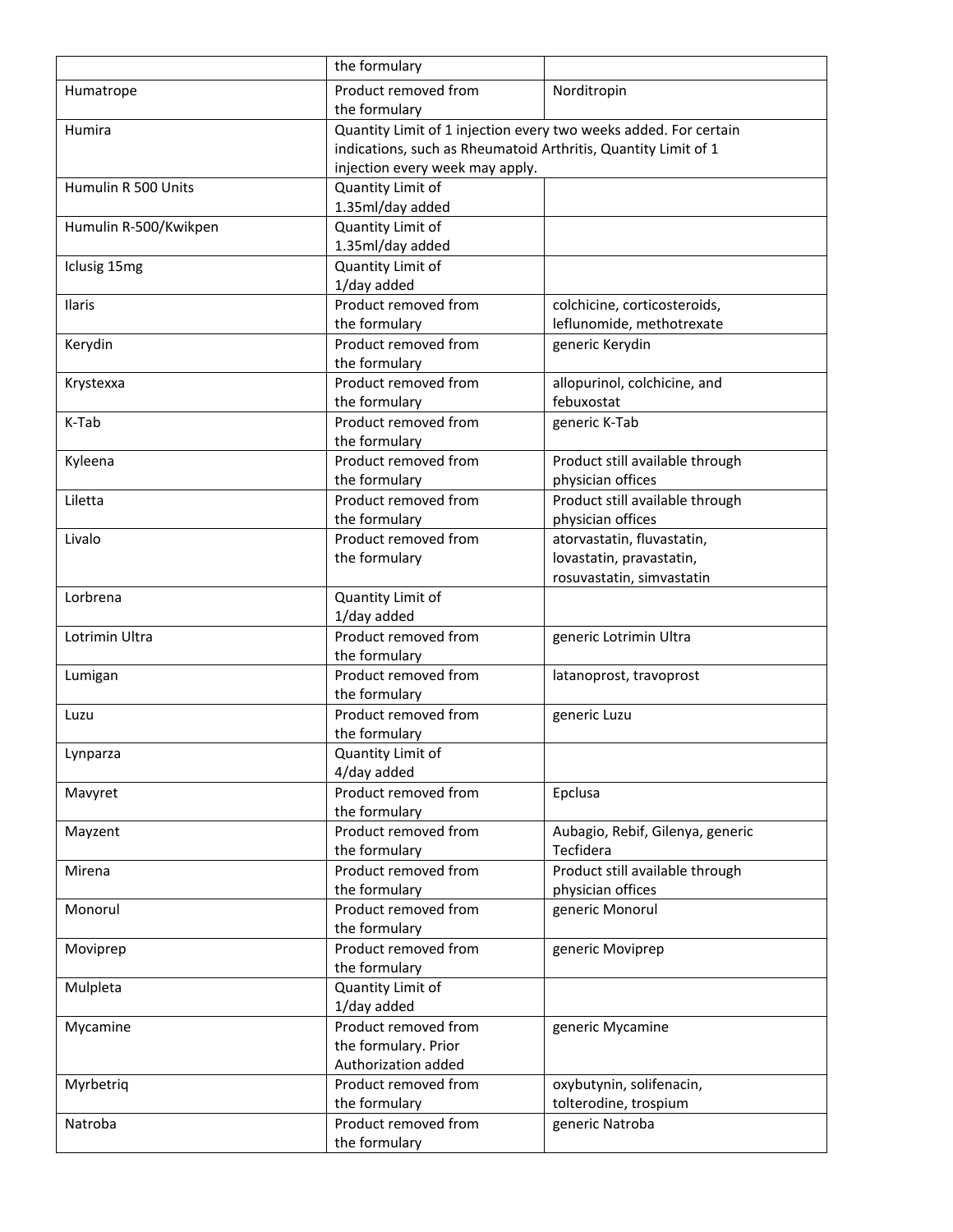| Neulasta                     | Product removed from | Zarxio                          |
|------------------------------|----------------------|---------------------------------|
|                              | the formulary        |                                 |
| Neupogen                     | Product removed from | Zarxio                          |
|                              | the formulary        |                                 |
| Nexplanon                    | Product removed from | Product still available through |
|                              | the formulary        | physician offices               |
| Nivestym                     | Product removed from | Zarxio                          |
|                              | the formulary        |                                 |
| Nubeqa                       | Quantity Limit of    |                                 |
|                              | 4/day added          |                                 |
| Nutropin                     | Product removed from | Norditropin                     |
|                              | the formulary        |                                 |
| Omnitrope                    | Product removed from | Norditropin                     |
|                              | the formulary        |                                 |
| Otovel                       | Product removed from | generic Otovel                  |
|                              | the formulary        |                                 |
| Oxaydo                       | Product removed from | generic Oxaydo                  |
|                              | the formulary        |                                 |
| Oxycontin                    | Product removed from | generic Oxycontin               |
|                              | the formulary        |                                 |
| Paragard                     | Product removed from | Product still available through |
|                              | the formulary        | physician offices               |
| Parenteral Electrolyte       | Product removed from |                                 |
| Concentrated                 | the formulary        |                                 |
| Paxil Suspension             | Product removed from |                                 |
|                              | the formulary        |                                 |
| Plegridy                     | Quantity Limit of    |                                 |
|                              | 0.036/day added      |                                 |
| <b>Plegridy Starter Pack</b> | Quantity Limit of    |                                 |
|                              | 0.036/day added      |                                 |
| Potassium Chloride Injection | Product removed from |                                 |
| 10 mEq/100ML                 | the formulary        |                                 |
| Prepopik                     | Product removed from | generic Golytely, generic       |
|                              | the formulary        | MoviPrep                        |
| Prudoxin                     | Product removed from | generic Prudoxin                |
|                              | the formulary        |                                 |
| Psorcon                      | Product removed from | generic Psorcon                 |
|                              | the formulary        |                                 |
| Restasis                     | Product removed from | artificial tears                |
|                              | the formulary        |                                 |
| Rexulti                      | Quantity Limit of    |                                 |
|                              | 1/day added          |                                 |
| Saizen                       | Product removed from | Norditropin                     |
|                              | the formulary        |                                 |
| Saphris                      | Product removed from | generic Saphris                 |
|                              | the formulary        |                                 |
| Segluromet                   | Product removed from | Synjardy                        |
|                              | the formulary        |                                 |
| Serevent Diskus              | Product removed from | Other formulary inhalers        |
|                              | the formulary        |                                 |
| Serostim                     | Product removed from | Norditropin                     |
|                              | the formulary        |                                 |
| Sklice                       | Product removed from | generic Sklice                  |
|                              | the formulary        |                                 |
| Skyla                        | Product removed from | Product still available through |
|                              | the formulary        | physician offices               |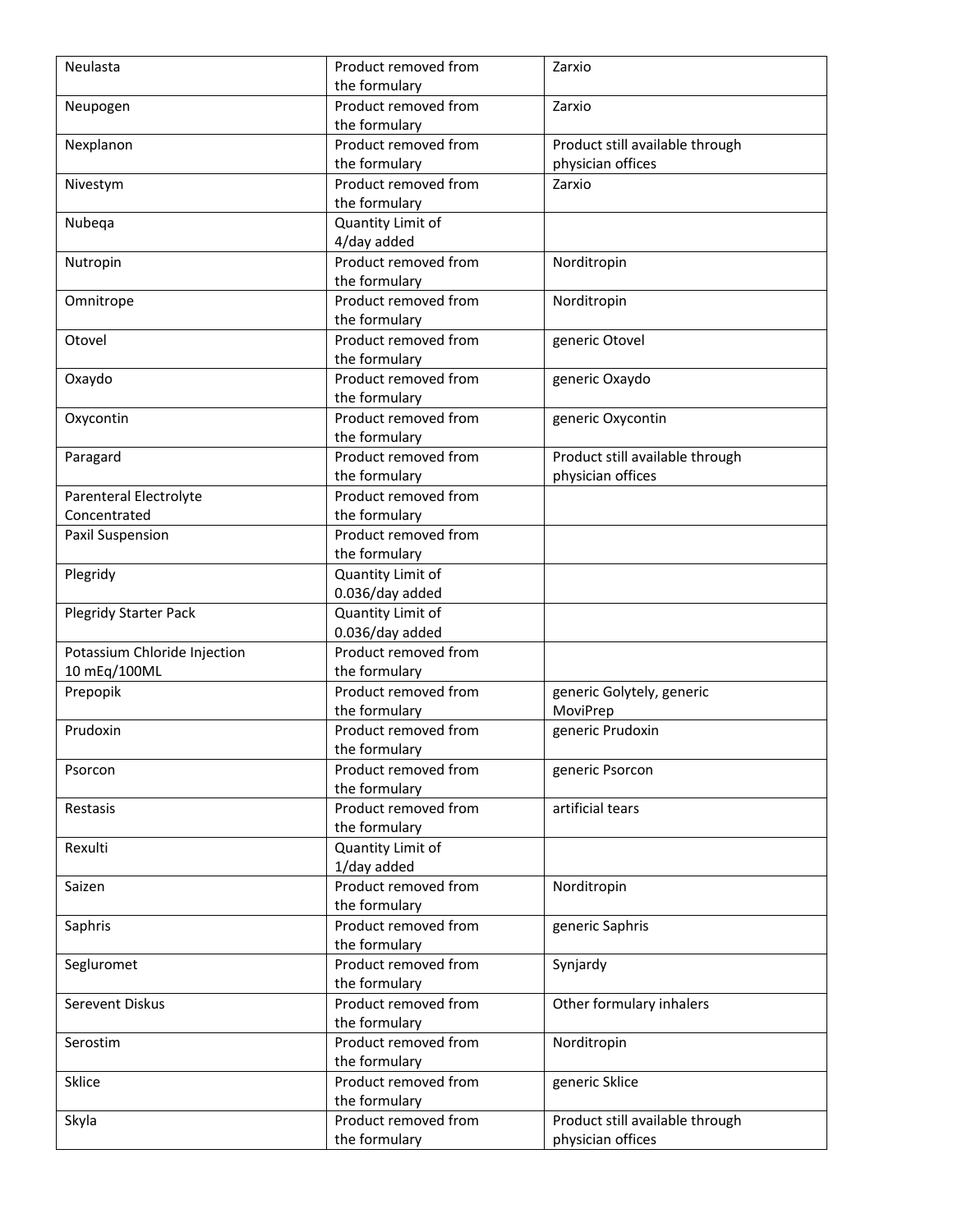| Stalevo                        | Product removed from | generic Stalevo                 |
|--------------------------------|----------------------|---------------------------------|
|                                | the formulary        |                                 |
| Steglatro                      | Product removed from | Jardiance                       |
|                                | the formulary        |                                 |
| Stendra                        | Product removed from | sildenafil, tadalafil           |
|                                | the formulary        |                                 |
| Sunosi 150mg                   | Quantity Limit of    |                                 |
|                                | 1/day added          |                                 |
| Sunosi 75mg                    | Quantity Limit of    |                                 |
|                                | 2/day added          |                                 |
| Suprep                         | Product removed from | generic Golytely, generic       |
|                                | the formulary        | MoviPrep                        |
| Symbicort                      | Product removed from | generic Symbicort               |
|                                | the formulary        |                                 |
| Taclonex                       | Product removed from | generic Taclonex                |
|                                | the formulary        |                                 |
| Talzenna                       | Quantity Limit of    |                                 |
|                                | 1/day added          |                                 |
| Tavalisse                      | Quantity Limit of    |                                 |
|                                | 2/day added          |                                 |
| Taytulla                       | Product removed from | Gemmily, Merzee, generic        |
|                                | the formulary        | Taytulla                        |
| Tazorac 0.05% Cream, 0.05%     | Product removed from | calcipotriene, topical          |
| Gel and Tazorac 0.1% Gel       | the formulary        | corticosteroids                 |
| Transderm Scopolamine          | Product removed from | generic Transdermal             |
|                                | the formulary        | Scopolamine                     |
| Tresiba                        | Quantity limit of    |                                 |
|                                | 1.5ml/day added      |                                 |
| Tresiba Flextouch 200 Units/ml | Quantity limit of    |                                 |
|                                | 0.9ml/day added      |                                 |
| Trijardy XR 10/5/1000 and      | Quantity Limit of    |                                 |
| Trijardy XR 25/5/1000          | 1/day added          |                                 |
| Trijardy XR 5/2.5/1000 and     | Quantity Limit of    |                                 |
| Trijardy XR 12.5/2.5/1000      | 2/day added          |                                 |
| Tykerb                         | Product removed from | generic Tykerb                  |
|                                | the formulary        |                                 |
| Udenyca                        | Product removed from | Zarxio                          |
|                                | the formulary        |                                 |
| Vascepa                        | Product removed from | generic Vascepa                 |
|                                | the formulary and    |                                 |
|                                | Quantity Limit of    |                                 |
|                                | 8/day added to the   |                                 |
|                                | generic              |                                 |
| Vectical                       | Product removed from | generic Vectical                |
|                                | the formulary        |                                 |
| Verelan                        | Product removed from | generic Verelan                 |
|                                | the formulary        |                                 |
| Verelan PM                     | Product removed from | generic Verelan PM              |
|                                | the formulary        |                                 |
| Vpriv                          | Product removed from | Product still available through |
|                                | the formulary        | physician offices               |
| Xarelto                        | Quantity Limit of    |                                 |
|                                | 1/day added          |                                 |
| Xigduo XR                      | Product removed from | Synjardy                        |
|                                | the formulary        |                                 |
| Xopenex                        | Product removed from | generic Xopenex                 |
|                                | the formulary        |                                 |